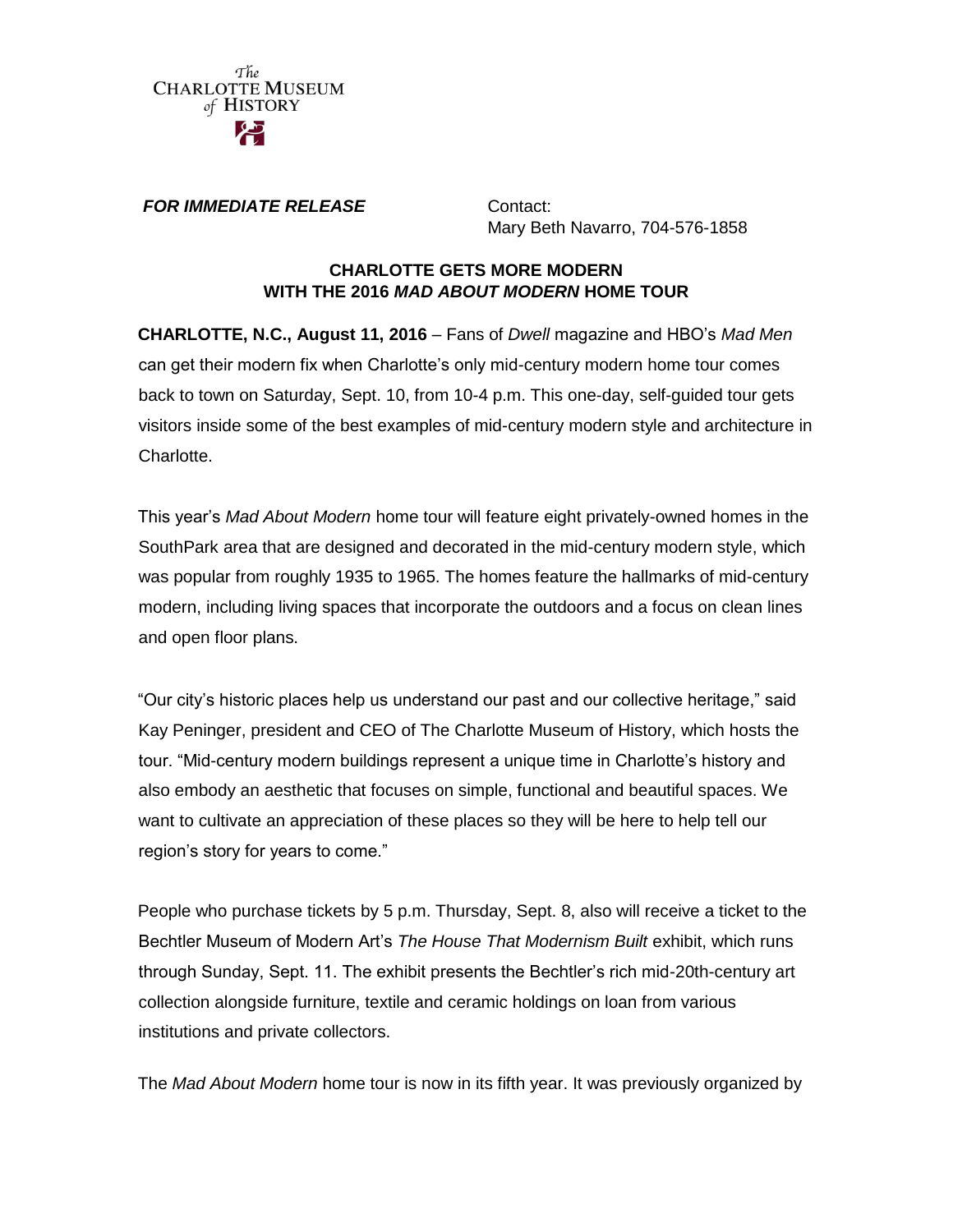# The **CHARLOTTE MUSEUM** of HISTORY

Historic Charlotte, which merged with The Charlotte Museum of History in January 2016.

The 2016 tour is sponsored by Hans Krug Fine European Cabinetry, Design Within Reach, Wells Fargo Home Mortgage, New Gallery of Modern Art, Urban Home magazine and Dustin Peck Photography. All proceeds will support The Charlotte Museum of History and its mission to share the Charlotte region's history through stories of its people, places and events.

## **WHEN**

Saturday, Sept. 10 10 a.m.–4 p.m. Ticket holders can view the homes at their own pace on this self-guided tour.

## **HOW TO GO**

- Advance tickets are available online at [charlottemuseum.org](http://www.charlottemuseum.org/) [\(\\$](http://www.charlottemuseum.org/)20 for Museum members and \$25 for non-members) through 5 p.m. Thursday, Sept. 8.
- Day-of tickets are \$30 and can be purchased at Hans Krug Fine European Cabinetry (The Village at Southpark, 4310 Sharon Rd.)
- Please no children under 12.
- Guests will be asked to remove their shoes prior to entering all residences.
- Contact The Charlotte Museum of History with questions at 704.568.1774 or at info@charlottemuseum.org.

## **2016** *MAD ABOUT MODERN* **TOUR HOMES**

The eight homes on the 2016 tour are located in the SouthPark area. *(Closest cross streets in italics below)*

- **Battah Home, 715 Colville Rd.** *(Lockley Dr.)* Built in 1958. This home features an exquisite kitchen with sleek, clean lines. The modern aesthetic is enhanced by the open floor plan and outdoor living space, which are connected by large sliding glass doors.
- **Felts Home, 5001 Addison Dr.** *(Lyttleton Dr.)*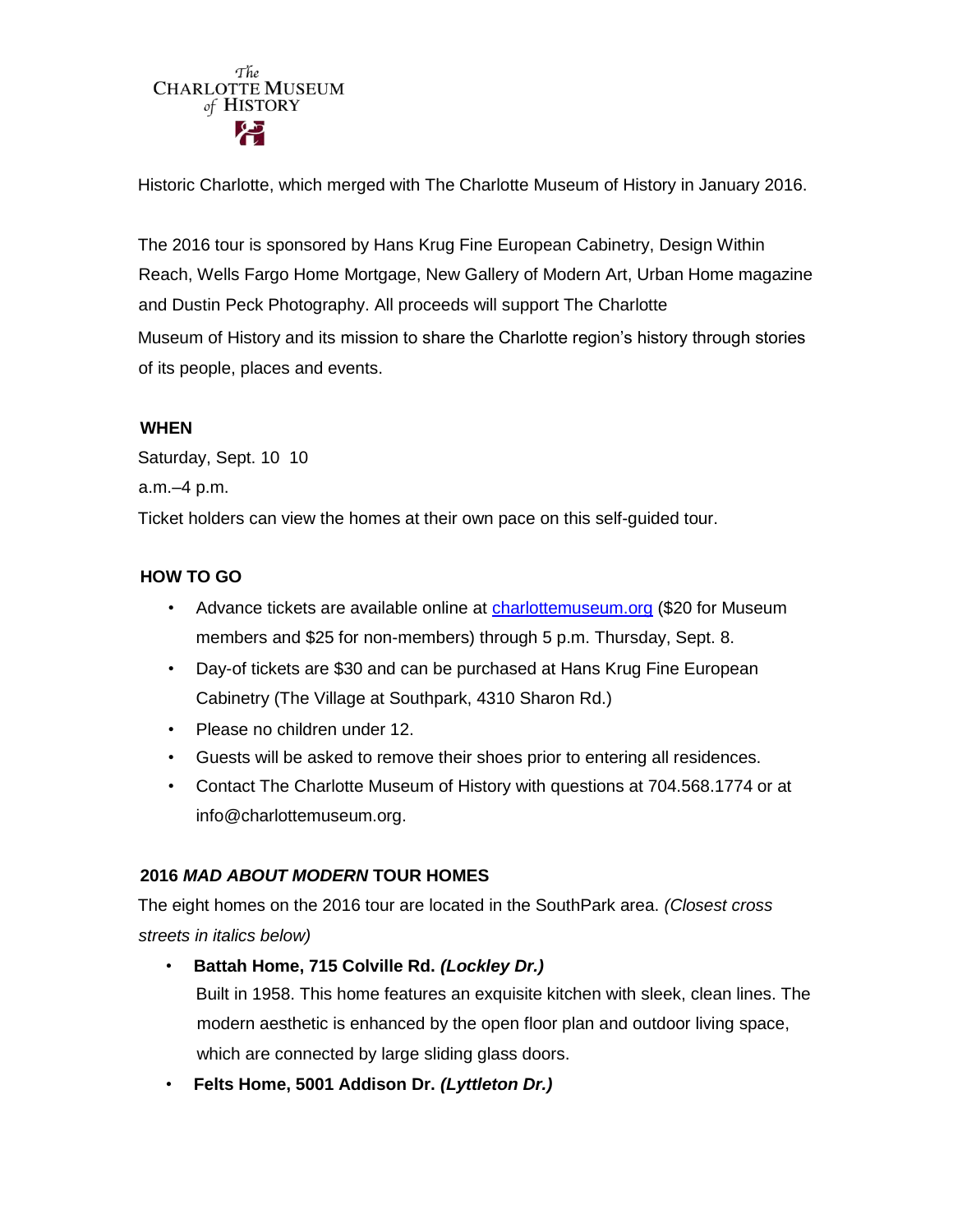$\tau_{he}^{The}$  CHARLOTTE MUSEUM of HISTORY

> Built in 1955. This home was extensively renovated in 2014 to restore the house to its mid-century modern roots, while creating an open floor plan. The interior of the home stays true to the mid-century modern aesthetic by connecting to the beautifully landscaped outdoors through a folding glass accordion door.

#### • **Hodges Home, 930 Longbow Rd.** *(Shady Bluff Dr.)*

Built in 1959. The original and only owner, an electrical engineer, designed this home. The house features exposed beams that span the interior and exterior ceilings in the living room and sunroom. It also has the original kitchen and a notto-be-missed interior bomb shelter.

## • **van Soestbergen Home, 1141 Lynbrook Dr.** *(Rama Rd.)*

Built in 1960. International architect Alan Ingram, born in London and later based in his adopted home of Charlotte, designed this airy, spacious home with an abundance of glass. The home features exposed-beam ceilings, a beautiful floating staircase and a koi pond next to the large glass atrium. Other original features include light fixtures, a Chambers cooktop and walnut paneling throughout the house.

#### • **Bogues Home, 1238 Lynbrook Dr.** *(Doncaster Dr.)*

Built in 1952. This home has a true mid-century modern layout with a fireplace separating the living room from the kitchen. A sunroom with three walls of large windows is surrounded by two decks, connecting the interior with the exterior and providing great entertaining space.

## • **Gibbons Home, 6420 Newhall Road** *(Wingrave Dr.)*

Built in 1963. Eichler Home-inspired ranch house features new landscaping that pulls the house forward to the street and a patio addition that respects the classic shallow pitch roofline and post-and-beam best described as "California Modern." The stunning living room features floor-to-ceiling glass that brings the outside in, while high ribbon windows offer light and privacy in other parts of the home.

## • **Luciani Home, 6530 Newhall Road** *(Folger Dr.)*

Built in 1962. This home has been extensively remodeled to meet the needs of a vibrant family of five. The open floor plan was created with entertaining in mind